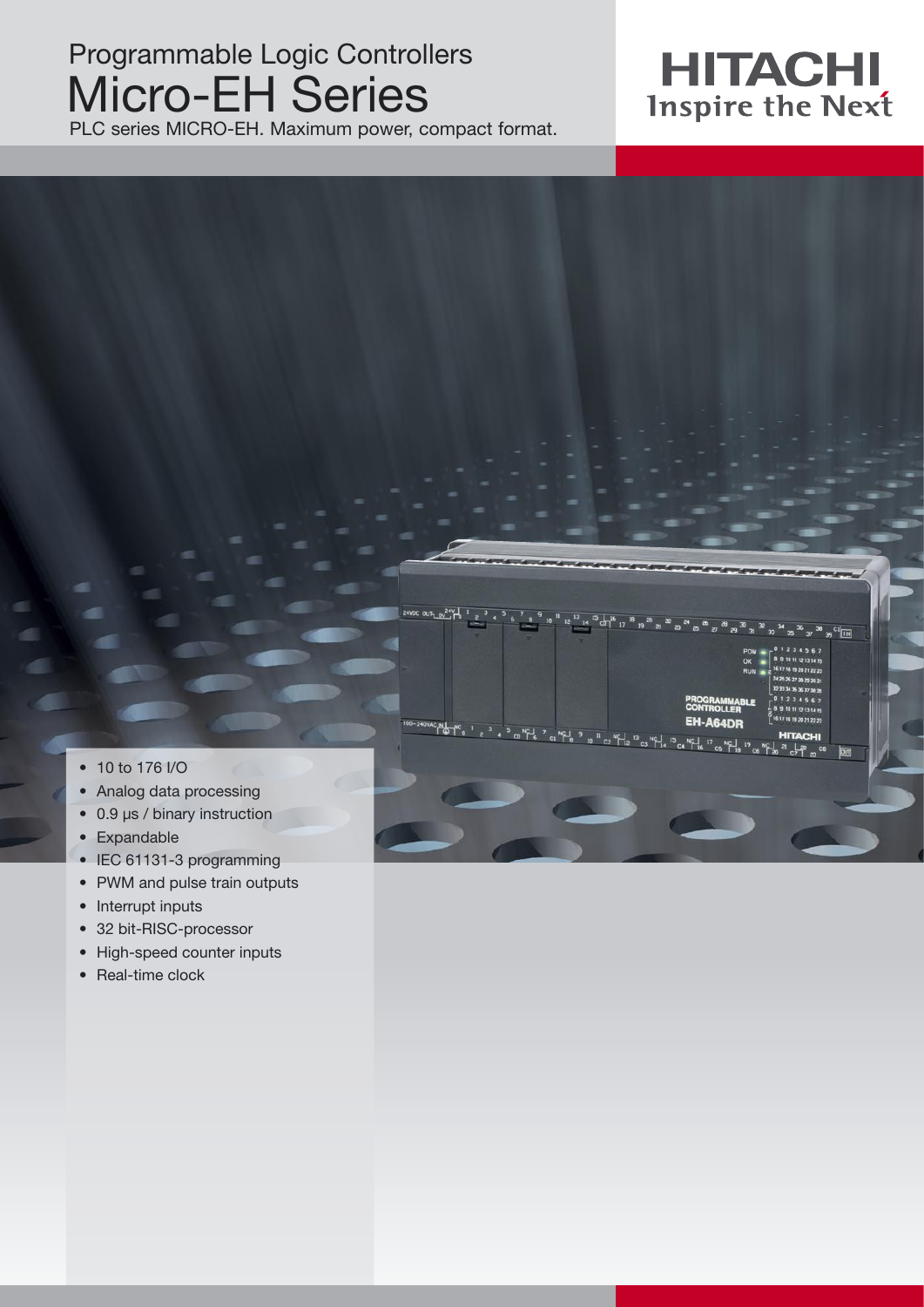### Programmable Logic Controllers Micro-EH Series

Hitachi's PLC series MICRO-EH. Maximum power, compact format.

### **High Performance in a Small Size**

- Userfriendly
- Compatible with H/EH Series PLC
- Network Compatibility
- Conformity to Global Standards



**MICR** Model<sup>1</sup> EH-D23\*\*



|                                                                                                         | <b>MICRO-EH 14</b>                    |  |  |
|---------------------------------------------------------------------------------------------------------|---------------------------------------|--|--|
| <b>Model</b>                                                                                            | <b>Specifications</b>                 |  |  |
| EH-D14**/A14**                                                                                          | 8 Inputs                              |  |  |
| <b><i>Construction Services</i></b><br>[1N]<br>$c_{1}$ $s_{1}$ $t_{2}$ $c_{2}$                          | 6 Outputs                             |  |  |
|                                                                                                         | 12 kByte Program memory               |  |  |
|                                                                                                         | Dimensions: 95x90x76 (WxHxD)          |  |  |
| POW<br>av                                                                                               | High speed counter (10 kHz)           |  |  |
| RUN                                                                                                     | Interrupt inputs                      |  |  |
| PROGRAMMABLE<br><b>CONTROLLER</b><br>EH-A14DR                                                           | Pulse (5 kHz) and PWM outputs (2 kHz) |  |  |
| OUT 40 <sup>AC</sup> PE <sup>0</sup> CL<br>$\frac{1}{2}$ c2 $\frac{2}{3}$ $\frac{4}{3}$ $\frac{63}{10}$ |                                       |  |  |
|                                                                                                         |                                       |  |  |

| <b>MICRO-EH 10</b>                                                  |                                       |  |  |  |
|---------------------------------------------------------------------|---------------------------------------|--|--|--|
| <b>Model</b>                                                        | <b>Specifications</b>                 |  |  |  |
| EH-D10**                                                            | 6 Inputs                              |  |  |  |
|                                                                     | 4 Outputs                             |  |  |  |
|                                                                     | 12 kByte Program memory               |  |  |  |
| <b>FOW</b><br>ONTROLLES<br>H-D10DTP<br><b>BUN</b><br><b>HITACHI</b> | Dimensions: 75x80x47 (WxHxD)          |  |  |  |
|                                                                     | High speed counter (10 kHz)           |  |  |  |
|                                                                     | Interrupt inputs                      |  |  |  |
| UT 24V OV PE O<br>000000000                                         | Pulse (5 kHz) and PWM outputs (2 kHz) |  |  |  |

**Flexible and economic automation** The integrated RS485 interface offers the pos Integrated high speed counter and I/Os to rea

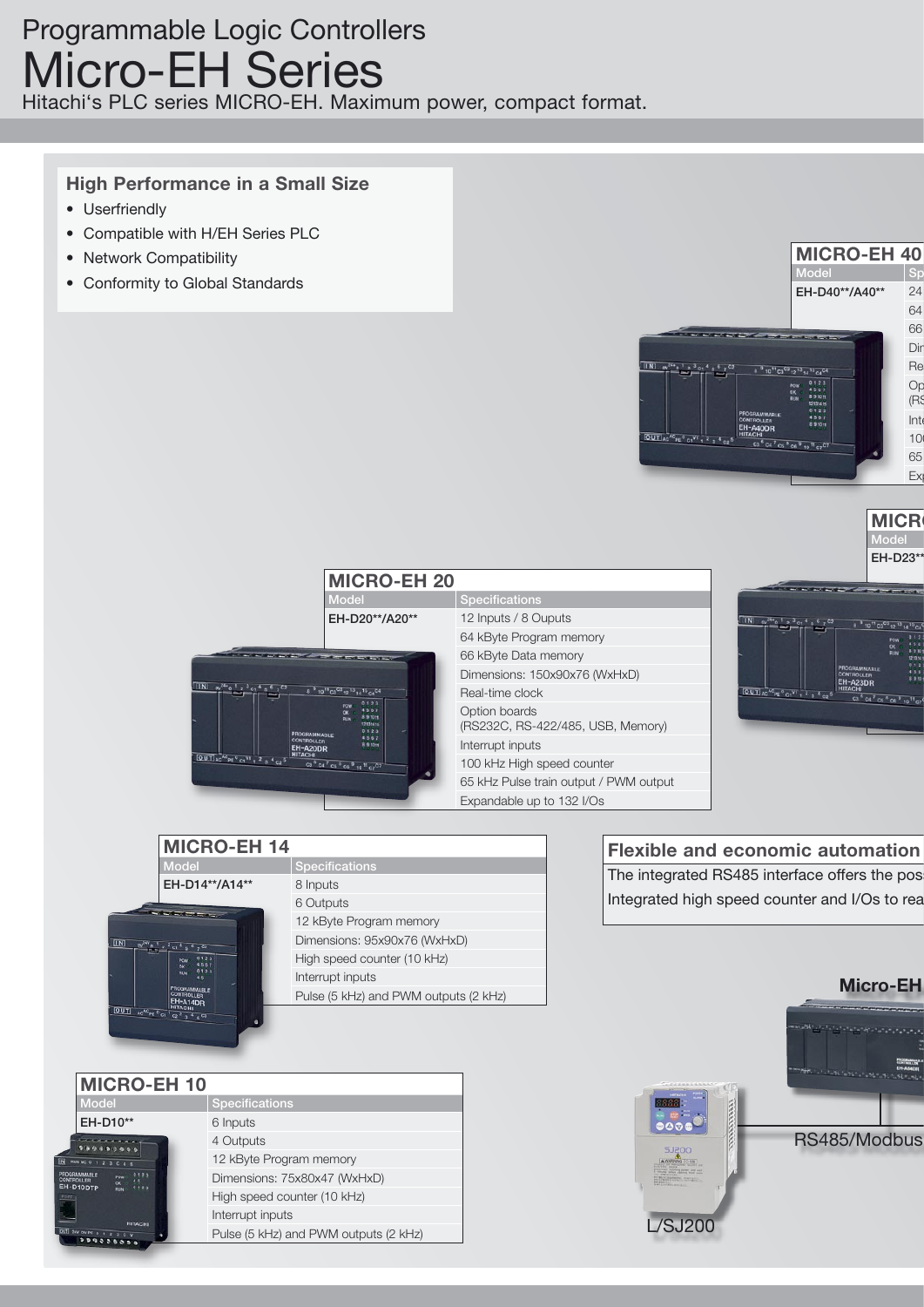# **HITACHI**<br>Inspire the Next

|                                                  |                                   |                                                                                                                                                               | <b>MICRO-EH 64</b>                                                                                                  |                                                   |  |
|--------------------------------------------------|-----------------------------------|---------------------------------------------------------------------------------------------------------------------------------------------------------------|---------------------------------------------------------------------------------------------------------------------|---------------------------------------------------|--|
|                                                  |                                   |                                                                                                                                                               | Model                                                                                                               | <b>Specifications</b>                             |  |
|                                                  |                                   |                                                                                                                                                               | EH-D64**/A64**                                                                                                      | 40 Inputs / 24 Outputs                            |  |
|                                                  |                                   |                                                                                                                                                               |                                                                                                                     | 64 kByte Program memory                           |  |
|                                                  |                                   |                                                                                                                                                               |                                                                                                                     | 66 kByte Data memory                              |  |
| ecifications                                     |                                   |                                                                                                                                                               |                                                                                                                     | Dimensions: 195x90x76 (WxHxD)                     |  |
|                                                  | Inputs / 16 Outputs               | $\frac{1}{2}$ and $\frac{1}{2}$ $\frac{1}{2}$ $\frac{1}{2}$ $\frac{1}{2}$ $\frac{1}{2}$ $\frac{1}{2}$ $\frac{1}{2}$ $\frac{1}{2}$ $\frac{1}{2}$ $\frac{1}{2}$ |                                                                                                                     | Real-time clock                                   |  |
|                                                  | kByte Outputs                     |                                                                                                                                                               |                                                                                                                     | Optionboards<br>(RS232C, RS-422/485, USB, Memory) |  |
| kByte Data memory<br>nensions: 150x90x76 (WxHxD) |                                   |                                                                                                                                                               |                                                                                                                     | Interrupt inputs                                  |  |
| al-time clock                                    |                                   |                                                                                                                                                               |                                                                                                                     | 100 kHz High speed counter                        |  |
|                                                  |                                   |                                                                                                                                                               |                                                                                                                     | 65 kHz Pulse- and PWM outputs                     |  |
| tionboards<br>\$232C, RS-422/485, USB, Memory)   |                                   |                                                                                                                                                               |                                                                                                                     | Expandable up to 176 I/Os                         |  |
| errupt inputs                                    |                                   |                                                                                                                                                               |                                                                                                                     |                                                   |  |
|                                                  | 0 kHz High speed counter          |                                                                                                                                                               | <b>MICRO-EH 28</b>                                                                                                  |                                                   |  |
|                                                  | kHz Pulse- and PWM output         |                                                                                                                                                               | <b>Model</b>                                                                                                        | <b>Specifications</b>                             |  |
|                                                  | pandable up to 152 I/Os           |                                                                                                                                                               | EH-D28**/A28**                                                                                                      | 16 Inputs / 12 Outputs                            |  |
|                                                  |                                   |                                                                                                                                                               | <b>Contract State Contract Inc.</b>                                                                                 | 12 kByte Program memory                           |  |
| <b>O-EH 23</b>                                   |                                   |                                                                                                                                                               |                                                                                                                     | Dimensions: 150x90x76 (WxHxD)                     |  |
|                                                  | <b>Specifications</b>             | $\boxed{LN}$ $\frac{1}{2}$ $\frac{1}{2}$ $\frac{1}{2}$ $\frac{1}{2}$ $\frac{1}{2}$ $\frac{1}{2}$ $\frac{1}{2}$ $\frac{1}{2}$ $\frac{1}{2}$                    | 1 <sup>9</sup> 10 <sup>11</sup> C3 <sup>C3</sup> 12 <sup>15</sup> 14 <sup>15</sup> C4 <sup>C4</sup>                 | Real-time clock                                   |  |
| '/A23**                                          | 13 Inputs / 10 Outputs            |                                                                                                                                                               | 0.1.2.<br>4867                                                                                                      | Additional RS-422/485 interface                   |  |
|                                                  | 2 Analog inputs / 1 Analog output |                                                                                                                                                               | 891011<br><b>FILIN</b><br>R014B<br>0123                                                                             | High speed counter (10 kHz)                       |  |
|                                                  | 12 kByte Program memory           |                                                                                                                                                               | <b>PROGRAMMARLI</b><br>4507<br>CONTROLLER<br>8 9 10 11<br>EH-A28DR                                                  | Interrupt inputs                                  |  |
|                                                  | Dimensions: 150x90x76 (WxHxD)     | 00T 40 <sup>AC</sup> PE <sup>0</sup> C1 <sup>V1</sup> 1 <sup>2</sup> 3 <sup>4</sup> C2 <sup>5</sup>                                                           | <b>HITACHI</b><br>G3 <sup>6</sup> C4 <sup>7</sup> C5 <sup>8</sup> C6 <sup>9</sup> 10 <sup>11</sup> C7 <sup>C7</sup> | Pulse (5 kHz) and PWM outputs (2 kHz)             |  |
|                                                  | Real-time clock                   |                                                                                                                                                               |                                                                                                                     | Expandable up to 140 I/Os                         |  |
|                                                  | Additional DC 100/105 interface   |                                                                                                                                                               |                                                                                                                     |                                                   |  |

 $\Gamma$ 

|                     | <b>Expansion Units</b> |                                                      |
|---------------------|------------------------|------------------------------------------------------|
| <b>Model</b>        | Inputs: Number/Type    | Output: Number / Type                                |
| EH-A14EDR           | 8/DC                   | 6 / Relay                                            |
| EH-A28EDR           | 16/DC                  | 12 / Relay                                           |
| EH-A6EAN            | 4 / Analog             | 2 / Analog                                           |
| EH-A4ERTD           | 4/PT100                |                                                      |
| EH-A6ERTD           | 4/PT100                | 2 / Analog                                           |
| EH-D14EDT           | 8/DC                   | 6 / Transistor sink-type                             |
| EH-D14EDTPS 8/DC    |                        | 6 / Transistor source-type, short circuit protected  |
| EH-D28EDTPS 16 / DC |                        | 12 / Transistor source-type, short circuit protected |
| FH-D14FDR           | 8/DC                   | 6 / Relay                                            |
| EH-D28EDR           | 16/DC                  | 12 / Relav                                           |
| EH-D6EAN            | 4 / Analog             | 2 / Analog                                           |
| EH-D4ERTD           | 4/PT100                |                                                      |
| EH-D6ERTD           | 4/PT100                | 2 / Analog                                           |
| EH-D8ED             | 8/DC                   |                                                      |
| EH-D8ETPS           |                        | 8 / Transistor source-type, short circuit protected  |
| EH-D8ER             |                        | 8 / Relay                                            |
| EH-D8EDTPS          | 4/DC                   | 4 / Transistor source-type, short circuit protected  |
| EH-D8EDR            | 4/DC                   | 4 / Relay                                            |
| EH-D16ED            | 16/DC                  |                                                      |
| EH-D16ETPS          | $\qquad \qquad -$      | 16 / Transistor source-type, short circuit protected |
| EH-D16ER            |                        | 16 / Relay                                           |
|                     |                        |                                                      |